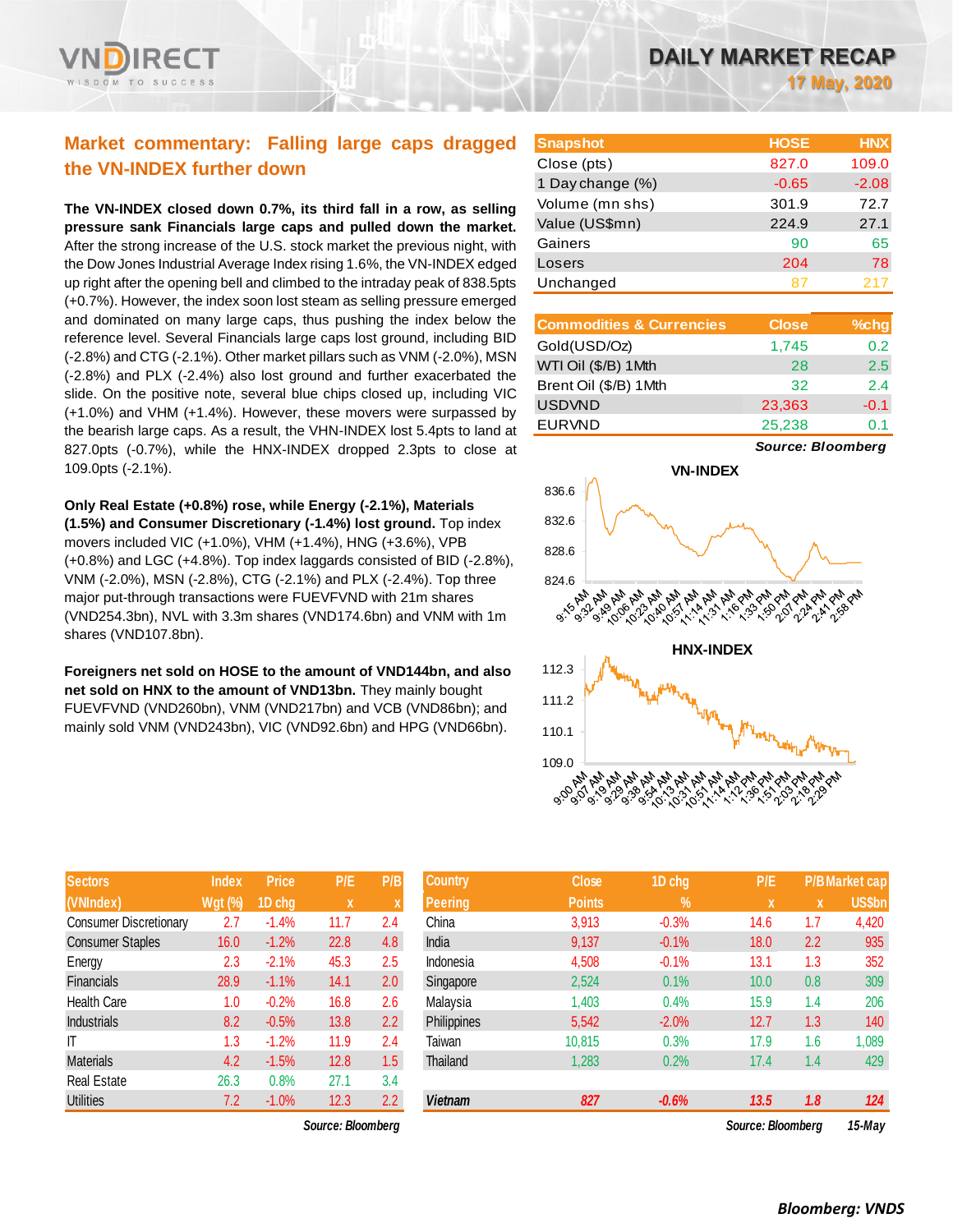

#### **Market News**

**Oil Set for Third Weekly Gain on Supply Cuts and Demand Recovery.** Oil is heading for a third weekly gain on signs the market is slowly rebalancing as major producers cut supply and consumption recovers after a historic collapse in demand due to the coronavirus. Futures in New York are up 13% this week after closing above US\$27/barrel on Thursday for the first time in over a month. China's industrial output increased in April for the first time since the outbreak, signaling economic recovery aided by government stimulus efforts. Meanwhile, Saudi Arabia has slashed supply to its customers in the U.S., Europe and Asia as OPEC and its allies reduce production by almost 10m barrels a day. *(Bloomberg)*

#### **Vietnam's Finance Ministry to loosen credit quota for securities**

Ministry of Finance's proposal to increase the quota for credit poured into the securities sector is largely backed by market experts. The Ministry is studying a proposal to increase credit for securities companies for margin lending by loosening credit quota that banks are allowed to lend securities company, instead of the current regulation, which stipulates the quota doesn't exceed 5% of the bank's chartered capital. According to the State Securities Committee, credit that banks use to finance securities companies for margin lending remains at a relatively low level, standing around VND30.5tr (US\$1.3 billion), accounting for only about 0.4% of total outstanding loans of the commercial banking system. If the proposal is approved, securities companies will have more money to lend investors for margin trading.

**Declining margin loans**. Margin loans have also declined in the first quarter of this year. At securities companies in Q1, margin loans were estimated at VND50tr, down by 14% year-on-year. The highest margin loan was reported by Mirae Asset Vietnam Securities Company with VND7.2tr, a decrease of 2.9% year-on-year, followed by SSI Securities Corporation with VND4tr, down by 25% against last year. Margin trading is subjected to a number of restrictions. For example, the total margin loan at a securities company to a single customer must not exceed 3% of the lender's equity. As the margin loan has a maximum term of three months, with an additional three-month extension. This often forces investors to sell securities to pay debt when the loan maturity expires. It can be assumed that securities companies do not lack the resources to lend, but investors are hindered to borrow due to tight regulations. Credit is currently poured into the securities sector mainly through two channels – the loans that securities companies take from banks for margin lending and loans that single investors borrow directly from banks. *(Vietnamnet.vn)*

#### **Notable Corporate Events**

**Power Construction JSC No.1 (PC1 VN HOSE) – Investor's divestment:** Dragon Capital said it has completed divestment from PC1, having sold all the 23m PC1 shares, or 14.5% of the company. The sale was conducted on 11 May 2020 for a value at VND413bn. *(ndh.vn)*

*<to be continued>*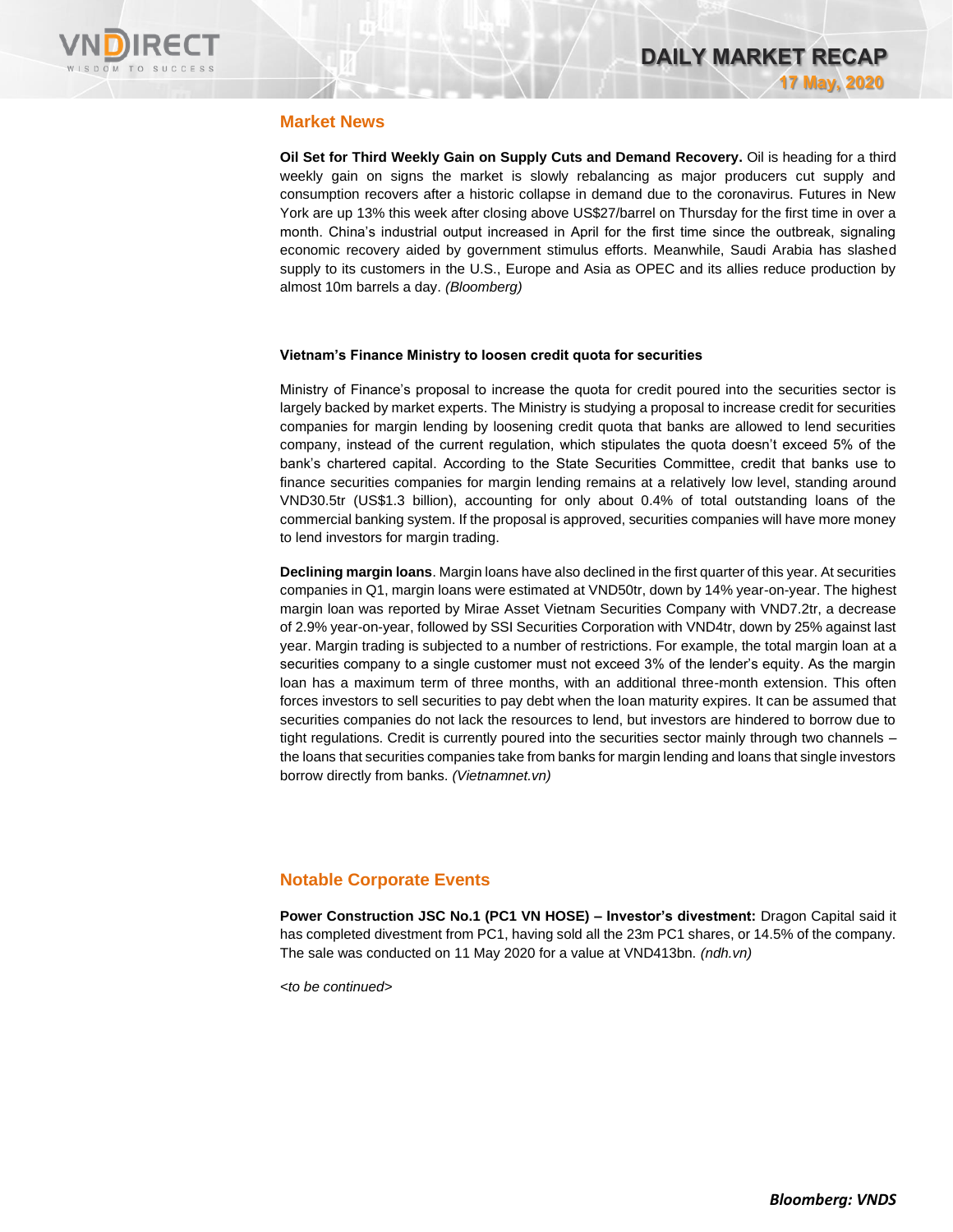#### VN **RECT** WISDOM TO SUCCESS

# **DAILY MARKET RECAP 17 May, 2020**

## **COVERAGE SUMMARY**

|                 |                    | <b>Adjusted target</b> |                       |               |                       |                      |
|-----------------|--------------------|------------------------|-----------------------|---------------|-----------------------|----------------------|
| <b>Ticker</b>   | <b>Close price</b> |                        | <b>Dividend yield</b> | <b>Upside</b> | <b>Recom-endation</b> | <b>Latest report</b> |
|                 |                    | price                  |                       |               |                       |                      |
|                 |                    |                        |                       |               |                       |                      |
| PC <sub>1</sub> | 17,100             | 17,200                 | 0.0%                  | 0.6%          | <b>HOLD</b>           | Link                 |
| <b>LPB</b>      | 7,400              | 10,000                 | 0.0%                  | 35.1%         | ADD                   | Link                 |
|                 |                    |                        |                       |               |                       |                      |
| NLG             | 24,200             | 39,600                 | 3.0%                  | 66.6%         | ADD                   | Link                 |
|                 |                    |                        |                       |               |                       |                      |
| <b>ACV</b>      | 57,900             | 105,000                | 0.0%                  | 81.3%         | <b>ADD</b>            | Link                 |
|                 |                    |                        |                       |               |                       |                      |
| <b>DPM</b>      | 13,650             | 15,800                 | 9.8%                  | 25.6%         | ADD                   | Link                 |
| QNS             | 23,600             | 44,300                 | 3.0%                  | 90.7%         | ADD                   | Link                 |
|                 |                    |                        |                       |               |                       |                      |
| <b>LTG</b>      | 17,700             | 27,300                 | 10.8%                 | 65.0%         | ADD                   | Link                 |
|                 |                    |                        |                       |               |                       |                      |
| VCB             | 76,000             | 86,200                 | 1.4%                  | 14.8%         | <b>HOLD</b>           | Link                 |
|                 |                    |                        |                       |               |                       |                      |
| MBB             | 16,950             | 26,200                 | 5.8%                  | 60.4%         | ADD                   | Link                 |
|                 |                    |                        |                       |               |                       |                      |
| <b>VPB</b>      | 23,850             | 21,200                 | 0.0%                  | $-11.1%$      | REDUCE                | Link                 |
| <b>TCM</b>      | 16,100             | 28,200                 | 3.5%                  | 78.7%         | <b>ADD</b>            | Link                 |
|                 |                    |                        |                       |               |                       |                      |
| <b>HPG</b>      | 23,500             | 29,700                 | 3.0%                  | 29.3%         | ADD                   | <b>Link</b>          |
|                 |                    |                        |                       |               |                       |                      |
| <b>PVT</b>      | 10,750             | 18,100                 | 15.3%                 | 83.7%         | ADD                   | $Link$               |
|                 |                    |                        |                       |               |                       |                      |
| <b>STK</b>      | 17,300             | 22,400                 | 8.8%                  | 38.3%         | ADD                   | Link                 |
|                 |                    |                        |                       |               |                       |                      |
| AAA             | 12,300             | 25,300                 | 20.0%                 | 125.6%        | ADD                   | Link                 |
| <b>PNJ</b>      | 62,000             | 86,500                 | 3.1%                  | 42.7%         | ADD                   | Link                 |
|                 |                    |                        |                       |               |                       |                      |
| <b>KDH</b>      | 22,000             | 28,300                 | 2.7%                  | 31.3%         | ADD                   | Link                 |
|                 |                    |                        |                       |               |                       |                      |
| <b>DCM</b>      | 8,300              | 8,900                  | 11.9%                 | 19.1%         | <b>ADD</b>            | <b>Link</b>          |
|                 |                    |                        |                       |               |                       |                      |
| <b>VTP</b>      | 124,800            | 111,000                | 2.0%                  | $-9.1%$       | <b>HOLD</b>           | Link                 |
| ACB             | 21,700             | 28,500                 | 3.2%                  | 34.5%         | <b>ADD</b>            | Link                 |
|                 |                    |                        |                       |               |                       |                      |
| GAS             | 70,900             | 61,800                 | 4.5%                  | $-8.3%$       | <b>HOLD</b>           | Link                 |
|                 |                    |                        |                       |               |                       |                      |
| <b>PVS</b>      | 12,800             | 16,500                 | 7.6%                  | 36.6%         | ADD                   | Link                 |
|                 |                    |                        |                       |               |                       |                      |
| <b>PVD</b>      | 10,450             | 16,500                 | 0.0%                  | 57.9%         | ADD                   | Link                 |
| <b>MSH</b>      | 35,600             | 51,600                 | 11.9%                 | 56.8%         | ADD                   | <b>Link</b>          |
|                 |                    |                        |                       |               |                       |                      |
| <b>MWG</b>      | 82,100             | 139,900                | 3.5%                  | 73.9%         | ADD                   | <b>Link</b>          |
|                 |                    |                        |                       |               |                       |                      |
| <b>POW</b>      | 10,000             | 16,700                 | 0.0%                  | 67.0%         | <b>ADD</b>            | Link                 |
|                 |                    |                        |                       |               |                       |                      |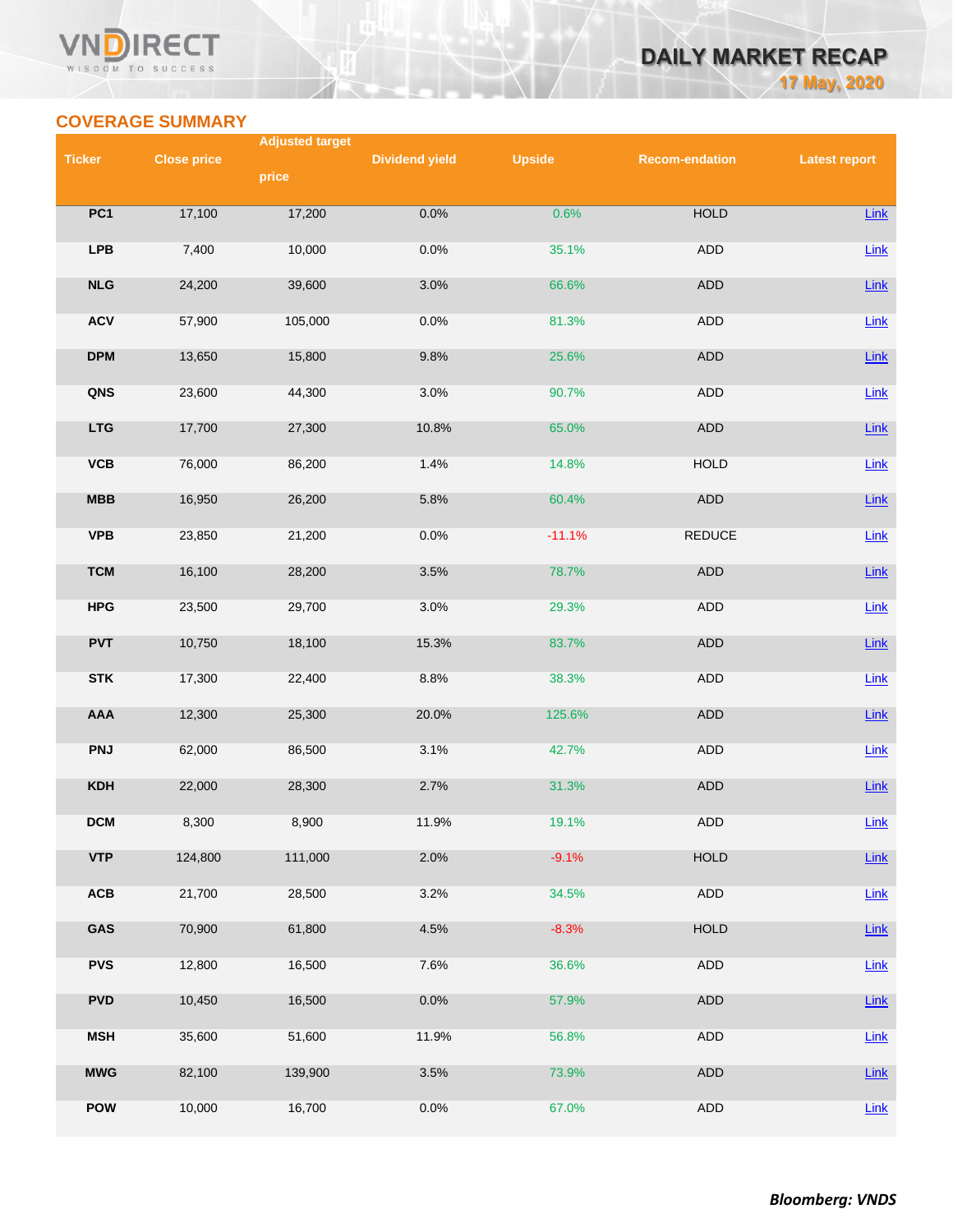

# **DAILY MARKET RECAP**

**17 May, 2020**

|               |                    | <b>Adjusted target</b> |                       |               |                       |                      |
|---------------|--------------------|------------------------|-----------------------|---------------|-----------------------|----------------------|
| <b>Ticker</b> | <b>Close price</b> |                        | <b>Dividend yield</b> | <b>Upside</b> | <b>Recom-endation</b> | <b>Latest report</b> |
|               |                    | price                  |                       |               |                       |                      |
|               |                    |                        |                       |               |                       |                      |
| <b>TCB</b>    | 20,250             | 27,400                 | 0.0%                  | 35.3%         | <b>ADD</b>            | Link                 |
|               |                    |                        |                       |               |                       |                      |
| <b>PPC</b>    | 24,150             | 27,879                 | 11.8%                 | 27.2%         | ADD                   | Link                 |
|               |                    |                        |                       |               |                       |                      |
| <b>VIB</b>    | 15,000             | 21,200                 | 4.0%                  | 45.3%         | <b>ADD</b>            | $Link$               |
|               |                    |                        |                       |               |                       |                      |
| <b>KBC</b>    | 12,850             | 17,500                 | 0.0%                  | 36.2%         | ADD                   | Link                 |
|               |                    |                        |                       |               |                       |                      |
| <b>VNM</b>    | 110,800            | 131,000                | 5.7%                  | 23.9%         | <b>ADD</b>            | $Link$               |
|               |                    |                        |                       |               |                       |                      |
| <b>VHM</b>    | 71,600             | 104,300                | 1.6%                  | 47.3%         | <b>ADD</b>            |                      |
|               |                    |                        |                       |               |                       | Link                 |
|               |                    |                        |                       |               |                       |                      |
| <b>VJC</b>    | 114,000            | 142,200                | 2.7%                  | 27.5%         | <b>ADD</b>            | $Link$               |
|               |                    |                        |                       |               |                       |                      |
| <b>VHC</b>    | 32,250             | 39,700                 | 3.8%                  | 26.9%         | <b>ADD</b>            | $Link$               |
|               |                    |                        |                       |               |                       |                      |
| <b>VRE</b>    | 24,100             | 42,600                 | 0.0%                  | 76.8%         | <b>ADD</b>            | $Link$               |
|               |                    |                        |                       |               |                       |                      |
| <b>GMD</b>    | 19,450             | 29,500                 | 0.0%                  | 51.7%         | <b>ADD</b>            | $Link$               |
|               |                    |                        |                       |               |                       |                      |
| <b>DBC</b>    | 30,050             | 35,500                 | 2.1%                  | 20.3%         | <b>ADD</b>            | $Link$               |
|               |                    |                        |                       |               |                       |                      |
| <b>FPT</b>    | 48,000             | 64,348                 | 4.8%                  | 38.9%         | <b>ADD</b>            | Link                 |
|               |                    |                        |                       |               |                       |                      |
| <b>MML</b>    | 52,000             | 73,700                 | 0.0%                  | 41.7%         | <b>ADD</b>            | $Link$               |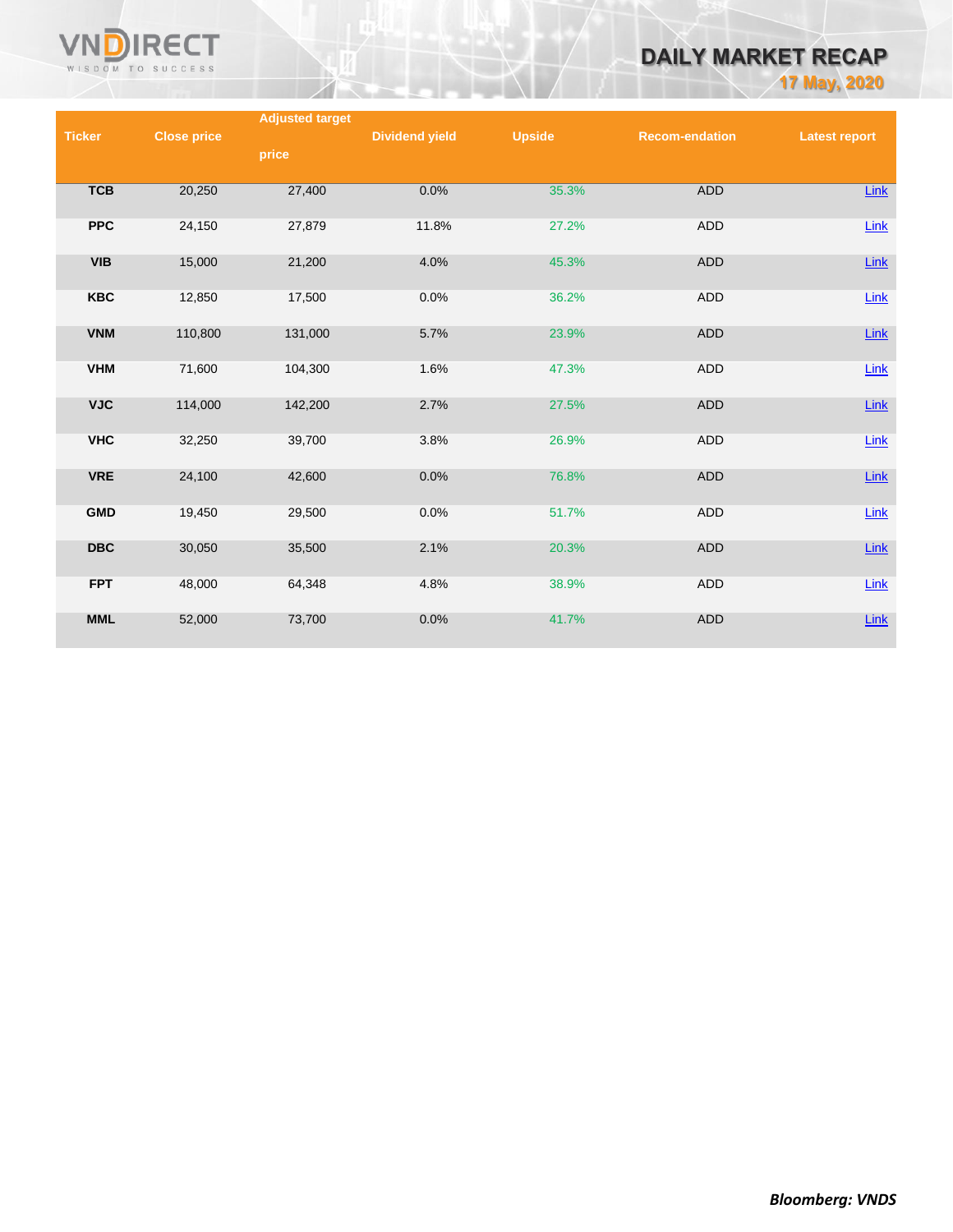#### **MARKET MOVEMENTS**

WISDOM TO SUCCESS

RECT

**VN** 

|                    | <b>HOSE</b>  |     |      |         |              |  |  |  |  |  |
|--------------------|--------------|-----|------|---------|--------------|--|--|--|--|--|
| <b>Top gainers</b> |              |     |      |         | <b>VND</b>   |  |  |  |  |  |
| <b>Ticker</b>      | Last         | Cha | %chq | Vol.    | <b>Index</b> |  |  |  |  |  |
|                    | <b>Price</b> |     |      |         | impact       |  |  |  |  |  |
| <b>DAH</b>         | 10,700       | 700 | 7.00 | 732,670 | 0.007        |  |  |  |  |  |
| <b>DHM</b>         | 8,010        | 520 | 6.94 | 91,770  | 0.005        |  |  |  |  |  |
| VDS                | 6,330        | 410 | 6.93 | 80      | 0.012        |  |  |  |  |  |
| <b>HTL</b>         | 14,900       | 950 | 6.81 | 3,030   | 0.003        |  |  |  |  |  |
| <b>TTF</b>         | 2,520        | 160 | 6.78 | 4.67MLN | 0.010        |  |  |  |  |  |

| <b>Top losers</b> |              |          |         |         | <b>VND</b>   |
|-------------------|--------------|----------|---------|---------|--------------|
| <b>Ticker</b>     | Last         | Cha      | %chq    | Vol.    | <b>Index</b> |
|                   | <b>Price</b> |          |         |         | impact       |
| LM <sub>8</sub>   | 19,300       | $-1,450$ | $-6.99$ | 670     | $-0.004$     |
| <b>TCR</b>        | 3,330        | $-250$   | $-6.98$ | 1,400   | $-0.001$     |
| <b>CMX</b>        | 16,850       | $-1,250$ | $-6.91$ | 1.32MLN | $-0.009$     |
| <b>TCO</b>        | 6,990        | $-510$   | $-6.80$ | 1,010   | $-0.003$     |
| <b>TPC</b>        | 8,150        | $-590$   | $-6.75$ | 190     | $-0.004$     |

| <b>Top index movers</b> |              | <b>VND</b> |      |         |              |
|-------------------------|--------------|------------|------|---------|--------------|
| <b>Ticker</b>           | Last         | Cha        | %chq | Vol.    | <b>Index</b> |
|                         | <b>Price</b> |            |      |         | impact       |
| <b>VIC</b>              | 97,000       | 1,000      | 1.04 | 327,650 | 0.966        |
| <b>VHM</b>              | 71,600       | 1,000      | 1.42 | 1.56MLN | 0.956        |
| <b>HNG</b>              | 14,400       | 500        | 3.60 | 2.27MLN | 0.158        |
| <b>VPB</b>              | 23,850       | 200        | 0.85 | 5.06MLN | 0.140        |
| <b>LGC</b>              | 43,500       | 2,000      | 4.82 | 630     | 0.110        |

|               | <b>Top index laggers</b> |          |         |         | <b>VND</b>   |
|---------------|--------------------------|----------|---------|---------|--------------|
| <b>Ticker</b> | Last                     | Cha      | %chq    | Vol.    | <b>Index</b> |
|               | <b>Price</b>             |          |         |         | impact       |
| <b>BID</b>    | 38,600                   | $-1,100$ | $-2.77$ | 1.91MLN | $-1.263$     |
| <b>VNM</b>    | 110,800                  | $-2,200$ | $-1.95$ | 2.32MLN | $-1.094$     |
| <b>MSN</b>    | 62,100                   | $-1,800$ | $-2.82$ | 1.31MLN | $-0.601$     |
| <b>CTG</b>    | 20,900                   | $-450$   | $-2.11$ | 7.30MLN | $-0.478$     |
| <b>PLX</b>    | 44.500                   | $-1.100$ | $-2.41$ | 1.24MLN | $-0.406$     |

| <b>VND</b><br><b>Top liquidity</b> |              |          |         |         |              |  |  |  |  |
|------------------------------------|--------------|----------|---------|---------|--------------|--|--|--|--|
| <b>Ticker</b>                      | Last         | Cha      | %chq    | Val.    | <b>Index</b> |  |  |  |  |
|                                    | <b>Price</b> |          |         | (VNDbn) | impact       |  |  |  |  |
| <b>VNM</b>                         | 110,800      | $-2,200$ | $-1.95$ | 258     | $-1.094$     |  |  |  |  |
| <b>HPG</b>                         | 23,500       | $-450$   | $-1.88$ | 188     | $-0.355$     |  |  |  |  |
| <b>CTG</b>                         | 20,900       | -450     | $-2.11$ | 154     | $-0.478$     |  |  |  |  |
| <b>MBB</b>                         | 16.950       | $-350$   | $-2.02$ | 138     | $-0.244$     |  |  |  |  |
| <b>VCB</b>                         | 76,000       | 0        | 0.00    | 121     | 0.000        |  |  |  |  |

|                    |              | <b>HOSE</b> |         |         |              |                    |              | <b>HNX</b> |         |       |              |
|--------------------|--------------|-------------|---------|---------|--------------|--------------------|--------------|------------|---------|-------|--------------|
| <b>Top gainers</b> |              |             |         |         | <b>VND</b>   | <b>Top gainers</b> |              |            |         |       | <b>VND</b>   |
| Ticker             | Last         | Chg         | $%$ chg | Vol.    | <b>Index</b> | Ticker             | Last         | Chg        | $%$ chg | Vol.  | <b>Index</b> |
|                    | <b>Price</b> |             |         |         | impact       |                    | <b>Price</b> |            |         |       | impact       |
| DAH                | 10,700       | 700         | 7.00    | 732.670 | 0.007        | <b>PJC</b>         | 27,500       | 0          | 10.00   | 100   | 0.009        |
| <b>DHM</b>         | 8,010        | 520         | 6.94    | 91,770  | 0.005        | <b>VXB</b>         | 8,800        | 600        | 10.00   | 1,700 | 0.001        |
| VDS                | 6,330        | 410         | 6.93    | 80      | 0.012        | <b>INC</b>         | 7.800        | $-800$     | 9.86    | 200   | 0.000        |
| <b>HTL</b>         | 14,900       | 950         | 6.81    | 3,030   | 0.003        | <b>PMS</b>         | 13,700       | 0          | 9.60    | 500   | 0.004        |
| TTF                | 2,520        | 160         | 6.78    | 4.67MLN | 0.010        | <b>CMC</b>         | 4,800        | 0          | 9.09    | 1,000 | 0.001        |
|                    |              |             |         |         |              |                    |              |            |         |       |              |

| <b>Top losers</b> |              |          |         |         | <b>VND</b>   | <b>Top losers</b> |              |          |         |        | <b>VND</b>   |
|-------------------|--------------|----------|---------|---------|--------------|-------------------|--------------|----------|---------|--------|--------------|
| Ticker            | Last         | Chg      | $%$ chg | Vol.    | <b>Index</b> | Ticker            | Last         | Chg      | $%$ chg | Vol.   | <b>Index</b> |
|                   | <b>Price</b> |          |         |         | impact       |                   | <b>Price</b> |          |         |        | impact       |
| LM <sub>8</sub>   | 19,300       | $-1.450$ | $-6.99$ | 670     | $-0.004$     | ALT               | 11,800       | 100      | $-9.92$ | 5.400  | $-0.004$     |
| TCR               | 3,330        | $-250$   | $-6.98$ | 1.400   | $-0.001$     | VE <sub>4</sub>   | 7,300        | $-600$   | $-9.88$ | 100    | 0.000        |
| <b>CMX</b>        | 16.850       | $-1.250$ | $-6.91$ | 1.32MLN | $-0.009$     | SD <sub>5</sub>   | 4.600        | $-100$   | $-9.80$ | 22.500 | $-0.005$     |
| TCO               | 6,990        | $-510$   | $-6.80$ | 1,010   | $-0.003$     | <b>HCT</b>        | 14,800       | $-1,400$ | $-9.76$ | 100    | $-0.001$     |
| TPC               | 8,150        | $-590$   | $-6.75$ | 190     | $-0.004$     | <b>TMC</b>        | 11,300       | 700      | $-9.60$ | 1.100  | $-0.005$     |

| <b>Top index movers</b> |              |       |      |         | <b>VND</b> | Top index movers |              |       |         |         |              |  |
|-------------------------|--------------|-------|------|---------|------------|------------------|--------------|-------|---------|---------|--------------|--|
| Ticker                  | Last         | Chg   | %chq | Vol.    | Index      | Ticker           | Last         | Chg   | $%$ chg | Vol.    | <b>Index</b> |  |
|                         | <b>Price</b> |       |      |         | impact     |                  | <b>Price</b> |       |         |         | impact       |  |
| VIC                     | 97.000       | 1.000 | 1.04 | 327.650 | 0.966      | <b>ACB</b>       | 21.700       | 300   | 1.40    | 6.93MLN | 0.485        |  |
| <b>VHM</b>              | 71.600       | 1.000 | 1.42 | 1.56MLN | 0.956      | <b>ART</b>       | 3,200        | 200   | 6.67    | 8.52MLN | 0.019        |  |
| HNG                     | 14.400       | 500   | 3.60 | 2.27MLN | 0.158      | <b>PHP</b>       | 9.300        | 400   | 4.49    | 13.700  | 0.013        |  |
| <b>VPB</b>              | 23,850       | 200   | 0.85 | 5.06MLN | 0.140      | DP <sub>3</sub>  | 74.500       | 2.200 | 3.04    | 5.600   | 0.009        |  |
| LGC                     | 43,500       | 2,000 | 4.82 | 630     | 0.110      | S <sub>55</sub>  | 23,500       | 1,500 | 6.82    | 10,600  | 0.008        |  |
|                         |              |       |      |         |            |                  |              |       |         |         |              |  |

|            | <b>VND</b><br><b>Top index laggers</b> |          |         |         |          |                 | Top index laggers |          |         |         |              |  |
|------------|----------------------------------------|----------|---------|---------|----------|-----------------|-------------------|----------|---------|---------|--------------|--|
| Ticker     | Last                                   | Chg      | $%$ chq | Vol.    | Index    | Ticker          | Last              | Chg      | %chq    | Vol.    | <b>Index</b> |  |
|            | <b>Price</b>                           |          |         |         | impact   |                 | <b>Price</b>      |          |         |         | impact       |  |
| BID        | 38.600                                 | $-1.100$ | $-2.77$ | 1.91MLN | $-1.263$ | <b>SHB</b>      | 15.500            | $-1.700$ | $-9.88$ | 4.37MLN | $-2.279$     |  |
| <b>VNM</b> | 110,800                                | $-2.200$ | $-1.95$ | 2.32MLN | $-1.094$ | <b>PVI</b>      | 30,900            | $-2.500$ | $-7.49$ | 14.800  | $-0.090$     |  |
| MSN        | 62.100                                 | $-1.800$ | $-2.82$ | 1.31MLN | $-0.601$ | <b>DGC</b>      | 31.200            | $-700$   | $-2.19$ | 127.100 | $-0.056$     |  |
| <b>CTG</b> | 20,900                                 | $-450$   | $-2.11$ | 7.30MLN | $-0.478$ | DL <sub>1</sub> | 10.100            | $-1.100$ | $-9.82$ | 2.700   | $-0.051$     |  |
| <b>PLX</b> | 44.500                                 | $-1.100$ | $-2.41$ | 1.24MLN | $-0.406$ | VCS             | 64,600            | $-1.500$ | $-2.27$ | 353.900 | $-0.049$     |  |

| <b>Top liquidity</b> |              |          |         |         | <b>VND</b>   | <b>Top liquidity</b> |              |          |         |                   | <b>VND</b>   |
|----------------------|--------------|----------|---------|---------|--------------|----------------------|--------------|----------|---------|-------------------|--------------|
| Ticker               | Last         | Chg      | $%$ chg | Val.    | <b>Index</b> | Ticker               | Last         | Chg      | $%$ chg | Val.              | <b>Index</b> |
|                      | <b>Price</b> |          |         | (VNDbn) | impact       |                      | <b>Price</b> |          |         | (VNDbn)           | impact       |
| VNM                  | 110.800      | $-2,200$ | $-1.95$ | 258     | $-1.094$     | <b>ACB</b>           | 21.700       | 300      | 1.40    | 152               | 0.485        |
| <b>HPG</b>           | 23,500       | $-450$   | $-1.88$ | 188     | $-0.355$     | <b>PVS</b>           | 12,800       | 0        | 0.00    | 86                | 0.000        |
| CTG                  | 20,900       | $-450$   | $-2.11$ | 154     | $-0.478$     | <b>SHB</b>           | 15,500       | $-1.700$ | $-9.88$ | 71                | $-2.279$     |
| <b>MBB</b>           | 16.950       | $-350$   | $-2.02$ | 138     | $-0.244$     | <b>TNG</b>           | 13,400       | $-300$   | $-2.19$ | 29                | $-0.013$     |
| VCB                  | 76,000       | 0        | 0.00    | 121     | 0.000        | <b>HUT</b>           | 2,000        | 0        | 0.00    | 27                | 0.000        |
|                      |              |          |         |         |              |                      |              |          |         | Source: Bloomberg |              |

*Source: Bloomberg*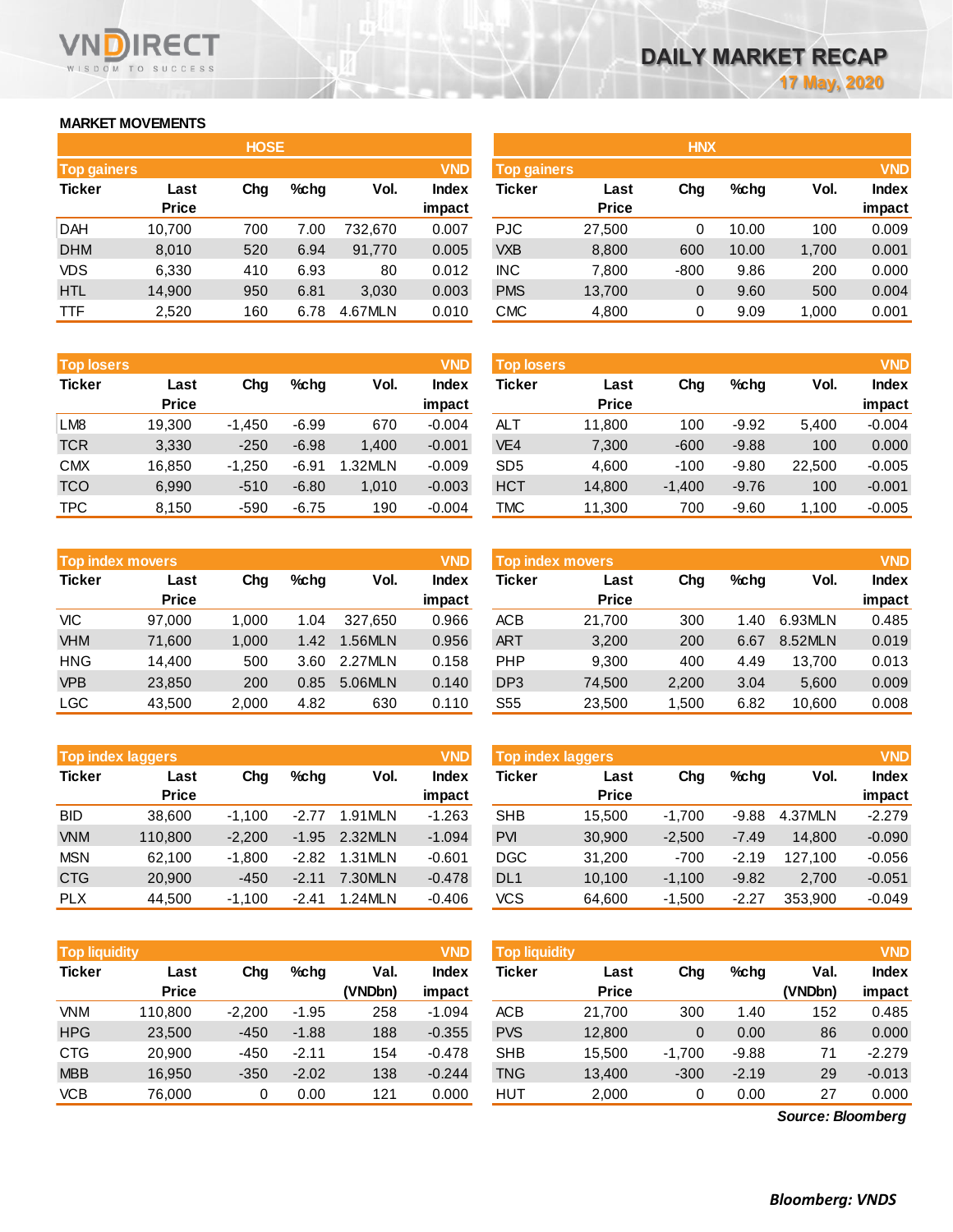

#### **FOREIGN ACTIVITIES**

| Volume (Mn'shs)       | <b>HOSE</b> | <b>HNX</b> | <b>Value (VND'bn)</b> | <b>HOSE</b> | <b>HNX</b> |
|-----------------------|-------------|------------|-----------------------|-------------|------------|
| <b>BUY</b>            | 12.8        | 0.2        | <b>BUY</b>            | 631.2       | 1.4        |
| % of market           | 4.7%        | $0.3\%$    | % of market           | 12.8%       | 0.2%       |
| <b>SELL</b>           | 23.0        | 1.8        | <b>SELL</b>           | 775.2       | 14.4       |
| % of market           | 8.4%        | 2.5%       | % of market           | 15.7%       | 2.3%       |
| <b>NET BUY (SELL)</b> | (10.2)      | (1.6)      | <b>NET BUY (SELL)</b> | (144.0)     | (13.0)     |

*Source: HSX, HNX*

#### **Foreign net buy/sell (30 days) in VND'bn**



#### **YTD ACCUMULATION**

| <b>Volume (MIn'shs)</b> | <b>HOSE</b> | <b>HNX</b> | Value (VND'bn)        | <b>HOSE</b> | <b>HNX</b>                    |
|-------------------------|-------------|------------|-----------------------|-------------|-------------------------------|
| <b>BUY</b>              | 1,467.7     | 45.7       | <b>BUY</b>            | 51,729.6    | 514.8                         |
| % of market             | $7.0\%$     | 1.0%       | % of market           | 14.0%       | 0.3%                          |
| <b>SELL</b>             | 2,284.4     | 230.7      | <b>SELL</b>           | 69,707.8    | 2,230.2                       |
| % of market             | 10.8%       | 5.2%       | % of market           | 18.8%       | 1.3%                          |
| <b>NET BUY (SELL)</b>   | (816.7)     | (185.0)    | <b>NET BUY (SELL)</b> | (17, 978)   | (1,715.4)<br>Source: HSX, HNX |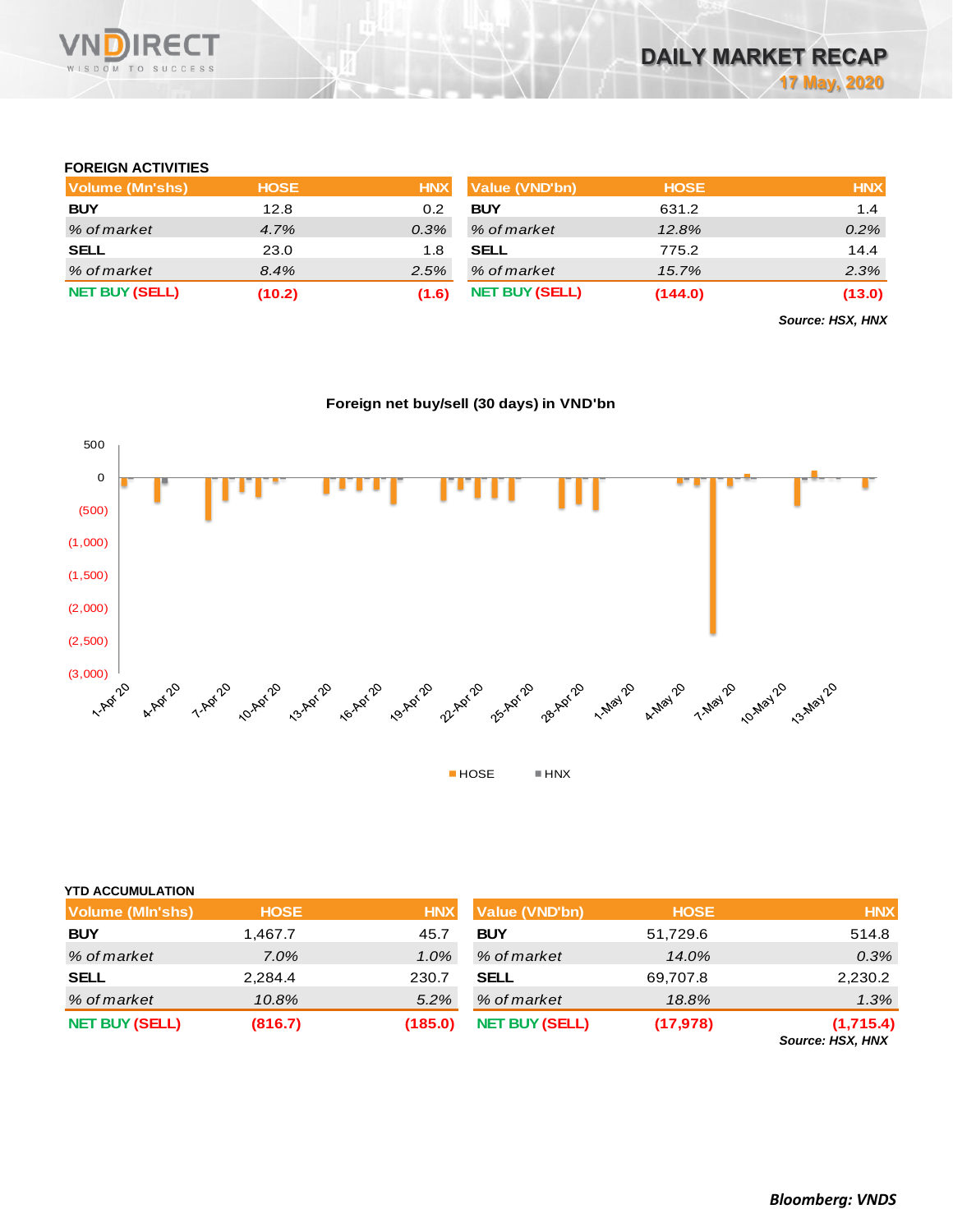#### **FOREIGN ACTIVITIES**

WISDOM TO SUCCESS

**RECT** 

VND

|                               |                      | <b>HOSE</b> |         |       |                 | <b>HNX</b>                                     |                      |          |         |       |                        |  |
|-------------------------------|----------------------|-------------|---------|-------|-----------------|------------------------------------------------|----------------------|----------|---------|-------|------------------------|--|
| Top buy by foreigners (value) |                      |             |         |       | VND'bn          | <b>VND'bn</b><br>Top buy by foreigners (value) |                      |          |         |       |                        |  |
| <b>Ticker</b>                 | Last<br><b>Price</b> | Chg         | $%$ chg | Value | Index<br>impact | Ticker                                         | Last<br><b>Price</b> | Chg      | %chg    | Value | <b>Index</b><br>impact |  |
| <b>FUEVFVND</b>               | 12,300               | 320         | 2.67    | 260.0 | 0.000           | LAS                                            | 5,900                | $-100$   | $-1.67$ | 0.3   | 0.000                  |  |
| <b>VNM</b>                    | 110,800              | $-2,200$    | $-1.95$ | 216.9 | $-1.095$        | <b>SLS</b>                                     | 50,300               | $-1,300$ | $-2.52$ | 0.2   | 0.000                  |  |
| <b>VCB</b>                    | 76.000               | 0           | 0.00    | 85.8  | 0.000           | <b>HVT</b>                                     | 36,500               | 0        | 0.00    | 0.2   | 0.000                  |  |
| <b>VIC</b>                    | 97,000               | 1,000       | 1.04    | 83.8  | 0.967           | <b>PLC</b>                                     | 16,500               | 200      | 1.23    | 0.2   | 0.000                  |  |
| <b>HPG</b>                    | 23,500               | $-450$      | $-1.88$ | 60.3  | $-0.355$        | <b>SHE</b>                                     | 18,600               | 0        | 0.00    | 0.1   | 0.000                  |  |

|               | Top sell by foreigners (value) |                                      |         |       | <b>VND'bn</b> | Top sell by foreigners (value) | <b>VND'bn</b>        |          |         |       |              |
|---------------|--------------------------------|--------------------------------------|---------|-------|---------------|--------------------------------|----------------------|----------|---------|-------|--------------|
| <b>Ticker</b> | Last                           | Value<br>%chg<br>Chg<br><b>Price</b> |         |       | <b>Index</b>  | Ticker                         | Last<br><b>Price</b> |          | %chg    | Value | <b>Index</b> |
|               |                                |                                      |         |       | impact        |                                |                      |          |         |       | impact       |
| <b>VNM</b>    | 110.800                        | $-2.200$                             | $-1.95$ | 243.3 | $-1.095$      | <b>SHB</b>                     | 15.500               | $-1.700$ | $-9.88$ | 9.8   | 0.000        |
| <b>VIC</b>    | 97,000                         | 1,000                                | 1.04    | 92.6  | 0.967         | <b>SHS</b>                     | 9,000                | $-300$   | $-3.23$ | 2.2   | 0.000        |
| <b>HPG</b>    | 23.500                         | $-450$                               | $-1.88$ | 66.3  | $-0.355$      | <b>BVS</b>                     | 8.800                | $-100$   | $-1.12$ | 0.8   | 0.000        |
| <b>VHM</b>    | 71,600                         | 1,000                                | 1.42    | 65.7  | 0.957         | <b>PVX</b>                     | 800                  | 0        | 0.00    | 0.7   | 0.000        |
| <b>PDR</b>    | 28,000                         | 0                                    | 0.00    | 29.6  | 0.000         | <b>NTP</b>                     | 35.000               | $-900$   | $-2.51$ | 0.3   | 0.000        |

|                 | <b>VND'bn</b><br>Top net buy by foreigners (value) |          |               |       |                 |            | Top net buy by foreigners (value) |                     |         |       |              |  |
|-----------------|----------------------------------------------------|----------|---------------|-------|-----------------|------------|-----------------------------------|---------------------|---------|-------|--------------|--|
| <b>Ticker</b>   | Last<br><b>Price</b>                               | Chg      | Value<br>%chg |       | Index<br>impact | Ticker     | Last                              | Chg<br><b>Price</b> |         | Value | <b>Index</b> |  |
|                 |                                                    |          |               |       |                 |            |                                   |                     |         |       | impact       |  |
| <b>FUEVFVND</b> | 12.300                                             | 320      | 2.67          | 260.0 | 0.000           | LAS        | 5.900                             | $-100$              | $-1.67$ | 0.3   | 0.000        |  |
| <b>VCB</b>      | 76,000                                             | 0        | 0.00          | 79.4  | 0.000           | <b>SLS</b> | 50,300                            | $-1,300$            | $-2.52$ | 0.2   | 0.000        |  |
| <b>VPB</b>      | 23,850                                             | 200      | 0.85          | 21.5  | 0.140           | <b>HVT</b> | 36.500                            | 0                   | 0.00    | 0.2   | 0.000        |  |
| <b>MSN</b>      | 62.100                                             | $-1,800$ | $-2.82$       | 8.1   | $-0.601$        | <b>PLC</b> | 16,500                            | 200                 | 1.23    | 0.2   | 0.000        |  |
| <b>SAB</b>      | 172.200                                            | 0        | 0.00          | 5.3   | 0.000           | <b>SHE</b> | 18,600                            | 0                   | 0.00    | 0.1   | 0.000        |  |

|               | Top net sell by foreigners (value) |          |         |         | <b>VND'bn</b>          | Top net sell by foreigners (value) |                      | <b>VND'bn</b> |         |         |                        |
|---------------|------------------------------------|----------|---------|---------|------------------------|------------------------------------|----------------------|---------------|---------|---------|------------------------|
| <b>Ticker</b> | Last<br><b>Price</b>               | Chg      | %chg    | Value   | <b>Index</b><br>impact | Ticker                             | Last<br><b>Price</b> | Chg           | %chg    | Value   | <b>Index</b><br>impact |
| <b>PDR</b>    | 28,000                             | 0        | 0.00    | $-29.0$ | 0.000                  | <b>SHB</b>                         | 15,500               | $-1.700$      | $-9.88$ | $-9.77$ | 0.000                  |
| <b>VNM</b>    | 110,800                            | $-2,200$ | $-1.95$ | $-26.3$ | $-1.095$               | <b>SHS</b>                         | 9,000                | $-300$        | $-3.23$ | $-2.20$ | 0.000                  |
| <b>VRE</b>    | 24.100                             | 50       | 0.21    | $-22.8$ | 0.033                  | <b>BVS</b>                         | 8,800                | $-100$        | $-1.12$ | $-0.70$ | 0.000                  |
| <b>DPM</b>    | 13.650                             | $-400$   | $-2.85$ | $-19.7$ | $-0.045$               | <b>PVX</b>                         | 800                  | $\mathbf{0}$  | 0.00    | $-0.65$ | 0.000                  |
| GAS           | 70.900                             | $-600$   | $-0.84$ | $-15.7$ | $-0.328$               | <b>NTP</b>                         | 35,000               | $-900$        | $-2.51$ | $-0.29$ | 0.000                  |

*15-May-20*

*Source: Bloomberg, HOSE, HNX*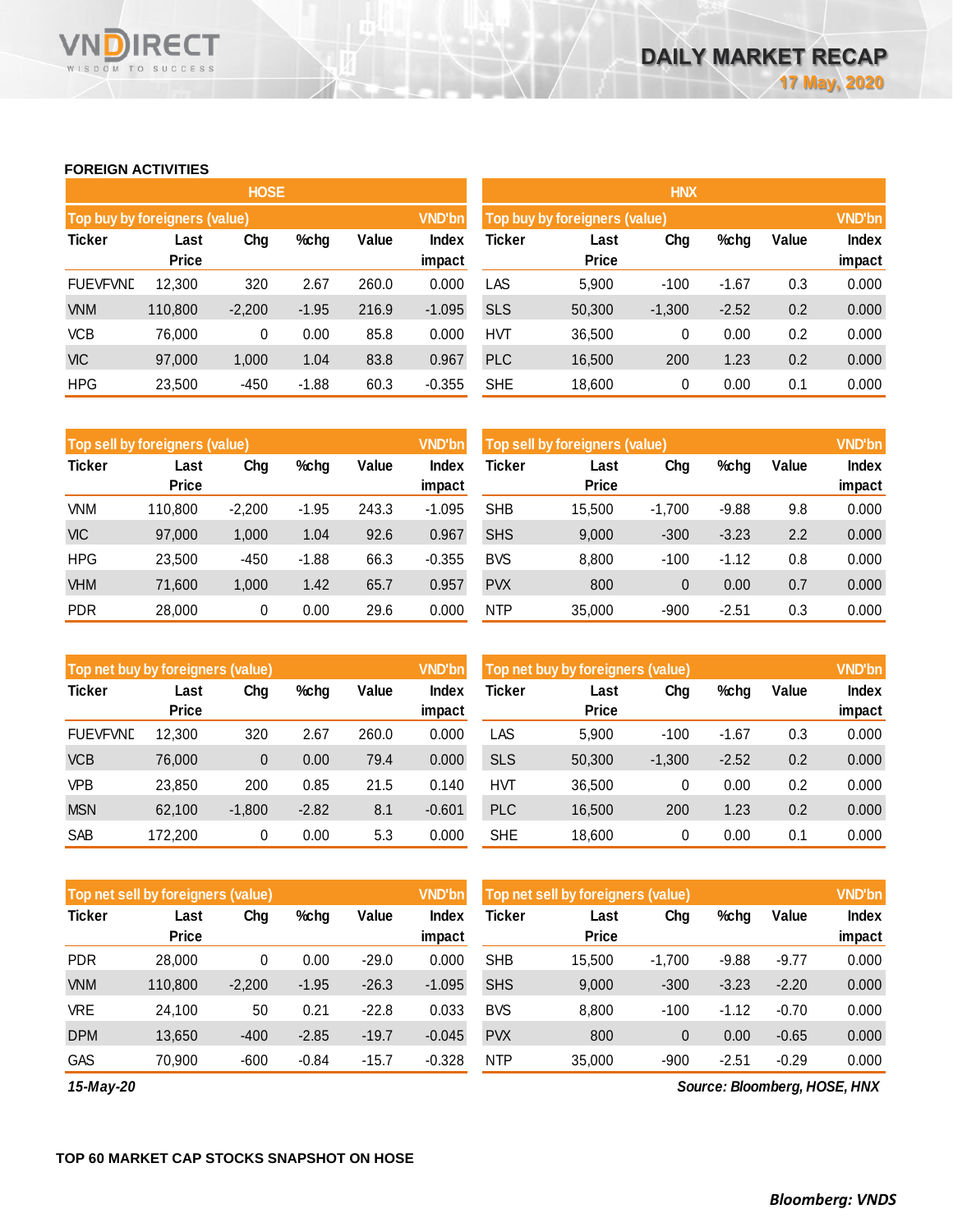# VNĒ

# **DAILY MARKET RECAP**

|                        | WISDOM TO SUCCESS |                |                    |                    |                  |                                 |               |              | <u>DAILY MARKET RECAP</u>  |                          |                           |              |                     |
|------------------------|-------------------|----------------|--------------------|--------------------|------------------|---------------------------------|---------------|--------------|----------------------------|--------------------------|---------------------------|--------------|---------------------|
|                        |                   |                |                    |                    |                  |                                 |               |              |                            |                          |                           |              | <b>17 May, 2020</b> |
|                        |                   |                |                    |                    |                  |                                 |               |              |                            |                          |                           |              |                     |
| No. Ticker             | <b>Price</b>      |                | Price change (%)   |                    |                  | Mkt. Cap Outs. Vol. Float ratio |               |              | Avail. Fil Ave. daily vol. | P/E                      | P/B                       | <b>ROE</b>   | <b>ROA</b>          |
|                        | <b>VND</b>        | 1M             | 3M                 | 6M                 | <b>US\$mln</b>   | <b>MIn'shs</b>                  | $\frac{9}{6}$ |              | $% (30 days-shs)$          | $\pmb{\chi}$             | $\boldsymbol{\mathsf{x}}$ | %            | $\%$                |
| 1 VIC VM<br>2 VCB VM   | 97,000<br>76,000  | 1.0<br>7.2     | $-11.8$<br>$-14.9$ | $-18.9$<br>$-15.3$ | 14.043<br>12,065 | 3,382<br>3,709                  | 23.2<br>25.2  | 22.6<br>6.4  | 1,029,921                  | 46.3                     | 4.1<br>3.3                | 10.6<br>22.8 | 1.9<br>1.6          |
| 3 VHM VM               | 71,600            | 5.6            | $-18.3$            | $-25.6$            | 10,081           | 3,290                           | 29.1          | 35.3         | 1,633,087<br>1,545,133     | 15.7<br>9.2              | 3.7                       | 47.9         | 15.7                |
| 4 VNM VM               | 110,800           | 11.7           | 3.9                | $-9.9$             | 8,259            | 1,741                           | 81.8          | 41.4         | 1,650,690                  | 20.3                     | 6.4                       | 32.5         | 25.0                |
| 5 BID VM               | 38,600            | 3.5            | $-22.8$            | $-8.1$             | 6,645            | 4,022                           | 18.8          | 12.3         | 1,348,892                  | 18.0                     | 2.0                       | 12.0         | 0.6                 |
| 6 GAS VM               | 70,900            | 6.5            | $-19.9$            | $-34.4$            | 5,808            | 1,914                           | 4.2           | 45.7         | 931,977                    | 12.2                     | 2.7                       | 23.6         | 17.6                |
| 7 SAB VM               | 172,200           | 12.5           | $-9.3$             | $-31.7$            | 4,727            | 641                             | 10.4          | 36.7         | 105,997                    | 25.6                     | 6.4                       | 27.2         | 19.2                |
| 8 CTG VM               | 20,900            | 5.3            | $-22.0$            | $-3.7$             | 3,331            | 3,723                           | 35.5          | 0.4          | 6,408,147                  | 8.3                      | 1.0                       | 12.6         | 0.8                 |
| 9 MSN VM               | 62,100            | 2.0            | 24.7               | $-16.6$            | 3,107            | 1,169                           | 25.8          | 12.9         | 1,617,745                  | 15.7                     | 1.7                       | 12.7         | 5.4                 |
| 10 TCB VM              | 20,250            | 15.4           | $-13.1$            | $-18.7$            | 3,034            | 3,500                           | 79.6          | 0.0          | 2,298,072                  | 6.8                      | 1.1                       | 17.7         | 2.9                 |
| 11 HPG VM              | 23,500            | 16.9           | $-0.8$             | 3.8                | 2,777            | 2,761                           | 50.7          | 12.2         | 8,255,743                  | 8.5                      | 1.3                       | 17.4         | 8.3                 |
| 12 VJC VM<br>13 VPB VM | 114,000<br>23,850 | 2.9<br>9.7     | $-11.4$<br>$-12.2$ | $-20.4$<br>11.4    | 2,556<br>2,489   | 524<br>2,438                    | 46.0<br>72.7  | 11.3<br>0.3  | 365,408<br>5,098,864       | 16.0<br>6.4              | 4.0                       | 26.3<br>22.7 | 8.7<br>2.6          |
| 14 VREVM               | 24,100            | $-7.7$         | $-24.1$            | $-31.5$            | 2,344            | 2,272                           | 39.7          | 17.9         | 3,238,992                  | 19.7                     | 1.3<br>2.0                | 10.3         | 7.7                 |
| 15 PLX VM              | 44,500            | 11.5           | $-16.5$            | $-25.7$            | 2,268            | 1,191                           | 8.9           | 6.8          | 1,364,918                  | 51.2                     | 2.8                       | 5.7          | 2.0                 |
| 16 NVL VM              | 52,600            | 1.3            | $-3.0$             | $-10.1$            | 2,183            | 970                             | 23.0          | 32.4         | 832,111                    | 14.7                     | 2.3                       | 16.3         | 4.3                 |
| 17 GVR VM              | 12,050            | 8.1            | <b>N/A</b>         | <b>N/A</b>         | 2,063            | 4,000                           | 100.0         | 12.4         | 1,186,597                  | 14.6                     | 1.0                       | 7.1          | 4.2                 |
| 18 MBB VM              | 16,950            | 3.7            | $-22.1$            | $-25.5$            | 1,750            | 2,411                           | 74.6          | 0.0          | 6,955,433                  | 5.0                      | 1.0                       | 20.1         | 1.9                 |
| 19 HVN VM              | 27,350            | 13.0           | 0.4                | $-22.3$            | 1,660            | 1,418                           | 3.9           | 20.6         | 1,546,343                  | 16.5                     | 2.1                       | 12.9         | 3.0                 |
| 20 FPT VM              | 48,000            | 10.2           | 1.3                | $-5.8$             | 1,611            | 784                             | 75.5          | 0.0          | 2,545,763                  | 11.5                     | 2.6                       | 23.4         | 10.3                |
| 21 MWG VM              | 82,100            | 6.9            | $-23.3$            | $-30.7$            | 1,591            | 453                             | 90.0          | 0.0          | 1,631,632                  | 9.3                      | 2.8                       | 33.6         | 11.7                |
| 22 BVHVM               | 48,250            | $-0.7$         | $-15.4$            | $-34.1$            | 1,533            | 742                             | 31.9          | 20.4         | 748,651                    | 41.3                     | 1.9                       | 4.7          | 0.7                 |
| 23 POW VM              | 10,000            | 10.4           | $-3.8$             | $-25.7$            | 1,002            | 2,342                           | 87.9          | 37.5         | 6,523,090                  | 9.7                      | 0.9                       | 9.4          | 4.4                 |
| 24 HDB VM              | 22,850            | 10.7           | $-20.1$            | $-19.4$            | 945              | 966                             | 72.3          | 8.9          | 1,562,127                  | 6.2                      | 1.2                       | 20.8         | 1.6                 |
| 25 EIB VM              | 15,500            | 2.3            | $-10.4$            | $-17.8$            | 816              | 1,229                           | 94.0          | 0.0          | 462,522                    | 20.0                     | 1.2                       | 6.1          | 0.6                 |
| 26 TPB VM<br>27 STB VM | 21,850            | 19.4           | 0.2                | $-1.8$             | 764              | 817                             | 53.3          | 0.0          | 154,404                    | 5.6                      | 1.3                       | 25.6<br>9.0  | 2.0                 |
| 28 HNG VM              | 9,800<br>14,400   | 1.0<br>12.5    | $-15.5$<br>5.9     | $-8.4$<br>$-3.0$   | 757<br>683       | 1,804<br>1,109                  | 96.2<br>15.2  | 14.5<br>48.7 | 10,065,020<br>338,194      | 7.4<br><b>N/A</b>        | 0.6<br>1.7                | $-23.3$      | 0.5<br>$-8.5$       |
| 29 PNJ VM              | 62,000            | 4.7            | $-25.0$            | $-27.3$            | 598              | 225                             | 70.4          | 0.0          | 962,451                    | 11.8                     | 2.8                       | 26.0         | 16.1                |
| 30 BHN VM              | 55,500            | 12.9           | $-10.9$            | $-29.3$            | 551              | 232                             | 0.9           | 31.5         | 21,202                     | 34.8                     | 2.9                       | 8.4          | 4.8                 |
| 31 DHG VM              | 92,100            | 4.5            | $-3.6$             | $-4.1$             | 515              | 131                             | 5.6           | 45.7         | 29,826                     | 18.3                     | 3.4                       | 20.2         | 16.1                |
| 32 KDH VM              | 22,000            | 6.5            | $-10.2$            | $-16.0$            | 513              | 544                             | 74.5          | 5.2          | 674,783                    | 12.3                     | 1.5                       | 13.1         | 8.4                 |
| 33 REE VM              | 31,400            | 1.3            | $-10.7$            | $-15.4$            | 417              | 310                             | 57.8          | 0.0          | 605,673                    | 6.3                      | 1.0                       | 16.0         | 8.2                 |
| 34 PDR VM              | 28,000            | 12.2           | 7.3                | 6.9                | 393              | 328                             | 37.2          | 45.6         | 571,289                    | 10.5                     | 2.3                       | 23.0         | 7.5                 |
| 35 SBT VM              | 14,800            | 4.6            | $-30.2$            | $-21.3$            | 372              | 587                             | 18.4          | 94.2         | 2,276,743                  | 105.2                    | 1.2                       | $1.4$        | 0.6                 |
| 36 LGC VM              | 43,500            | $-4.4$         | 1.6                | 14.2               | 359              | 193                             | 0.6           | 4.0          | 442                        | 24.2                     | 2.7                       | 12.0         | 3.2                 |
| 37 SSIVM               | 13,950            | 4.5            | $-9.1$             | $-23.3$            | 359              | 601                             | 83.4          | 57.1         | 3,819,995                  | 11.4                     | 0.9                       | 7.8          | 2.7                 |
| 38 TCH VM              | 23,000            | 17.9           | $-48.0$            | $-12.0$            | 348              | 353                             | 50.0          | 44.6         | 967,304                    | 12.7                     | 1.8                       | 14.2         | 8.2                 |
| 39 GEX VM              | 16,400            | 2.5            | $-12.8$            | $-20.8$<br>$-8.0$  | 343              | 488<br>321                      | 84.5          | 33.9         | 1,447,207                  | 12.4<br>6.7              | 1.3                       | 10.6<br>19.3 | 3.3                 |
| 40 PPC VM<br>41 VGC VM | 24,150<br>17,050  | $-3.2$<br>8.6  | $-13.6$<br>$-3.4$  | $-8.8$             | 331<br>327       | 448                             | 24.6<br>12.3  | 32.5<br>39.1 | 207,491<br>261,324         | 11.7                     | 1.3<br>1.2                | 10.1         | 16.7<br>3.5         |
| 42 VPIVM               | 41,850            | 0.5            | $-1.5$             | 1.5                | 287              | 160                             | 100.0         | 44.8         | 603,723                    | 13.2                     | 2.7                       | 21.4         | 6.5                 |
| 43 HPX VM              | 27,100            | $-0.6$         | 17.6               | 16.3               | 267              | 230                             | 90.3          | 35.2         | 272,326                    | 14.2                     | 2.1                       | 15.9         | 6.2                 |
| 44 NLG VM              | 24,200            | 13.3           | $-10.0$            | $-14.5$            | 259              | 250                             | 61.3          | $1.2$        | 1,039,062                  | 6.7                      | 1.1                       | 17.5         | 8.8                 |
| 45 KBC VM              | 12,850            | 7.5            | $-13.8$            | $-13.8$            | 258              | 470                             | 72.3          | 27.2         | 2,734,778                  | 6.8                      | 0.6                       | 9.5          | 5.0                 |
| 46 PHR VM              | 44,000            | 3.0            | 9.5                | $-22.0$            | 255              | 135                             | 32.7          | 40.2         | 1,059,715                  | 11.3                     | 2.2                       | 18.8         | 10.2                |
| 47 NT2 VM              | 20,500            | 10.2           | $-2.4$             | $-11.8$            | 253              | 288                             | 32.3          | 31.3         | 491,177                    | 8.1                      | 1.4                       | 18.1         | 9.3                 |
| 48 VHC VM              | 32,250            | 15.2           | $-7.9$             | $-17.9$            | 251              | 182                             | 50.1          | 67.1         | 603,996                    | 4.9                      | 1.2                       | 21.7         | 16.1                |
| 49 GMD VM              | 19,450            | 14.7           | $-2.3$             | $-22.2$            | 247              | 297                             | 80.8          | 0.0          | 477,176                    | 12.3                     | 1.0                       | 7.8          | 5.0                 |
| 50 SCS VM              | 112,500           | 3.2            | $-4.7$             | $-24.9$            | 243              | 50                              | 98.6          | 27.8         | 41,120                     | 12.1                     | 6.1                       | 53.4         | 49.1                |
| 51 HCM VM              | 18,400            | 12.2           | $-4.2$             | $-26.4$            | 240              | 305                             | 48.8          | 45.7         | 2,253,100                  | 12.4                     | 1.3                       | 12.0         | 7.5                 |
| 52 VCF VM              | 211,000           | $-2.5$         | 6.6                | 14.1               | 240              | 27                              | 1.5           | 48.5         | 150                        | 8.3                      | 3.6                       | 44.2         | 32.0                |
| 53 DXG VM<br>54 DPM VM | 10,600<br>13,650  | 12.8<br>$-3.5$ | $-18.8$<br>14.7    | $-32.5$<br>$-2.5$  | 235<br>229       | 519<br>391                      | 84.5<br>36.7  | 9.4<br>34.8  | 3,182,564<br>2,570,624     | 4.6<br>13.6              | 0.8<br>0.7                | 15.9<br>5.4  | 5.5<br>3.9          |
| 55 HT1 VM              | 13,800            | 10.4           | $-4.2$             | $-7.7$             | 225              | 382                             | 99.7          | 42.6         | 160,988                    | 7.1                      | 1.0                       | 13.8         | 7.4                 |
| 56 CTD VM              | 67,000            | 18.2           | 4.4                | $-2.8$             | 219              | 76                              | 67.4          | 2.5          | 302,269                    | 8.3                      | 0.6                       | 7.3          | 4.3                 |
| 57 CII VM              | 20,300            | 8.3            | $-14.7$            | $-14.3$            | 208              | 239                             | 81.1          | 24.6         | 1,113,446                  | 11.4                     | 0.9                       | 8.5          | 1.6                 |
| 58 PAN VM              | 23,000            | 0.0            | 5.3                | $-0.5$             | 206              | 209                             | 77.7          | 4.8          | 314,019                    | 21.7                     | 1.3                       | 6.3          | 2.3                 |
| 59 PME VM              | 63,000            | 5.7            | 14.5               | 14.8               | 202              | 75                              | 25.4          | 37.9         | 20,150                     | 14.8                     | 2.4                       | 17.1         | 14.5                |
| 60 KDC VM              | 21,600            | 27.8           | 20.0               | 3.3                | 190              | 206                             | 52.6          | 81.3         | 369,730                    | 69.3                     | 0.8                       | 1.1          | 0.5                 |
|                        |                   |                |                    |                    |                  |                                 |               |              |                            | <b>Source: Bloomberg</b> |                           | $15$ May     |                     |